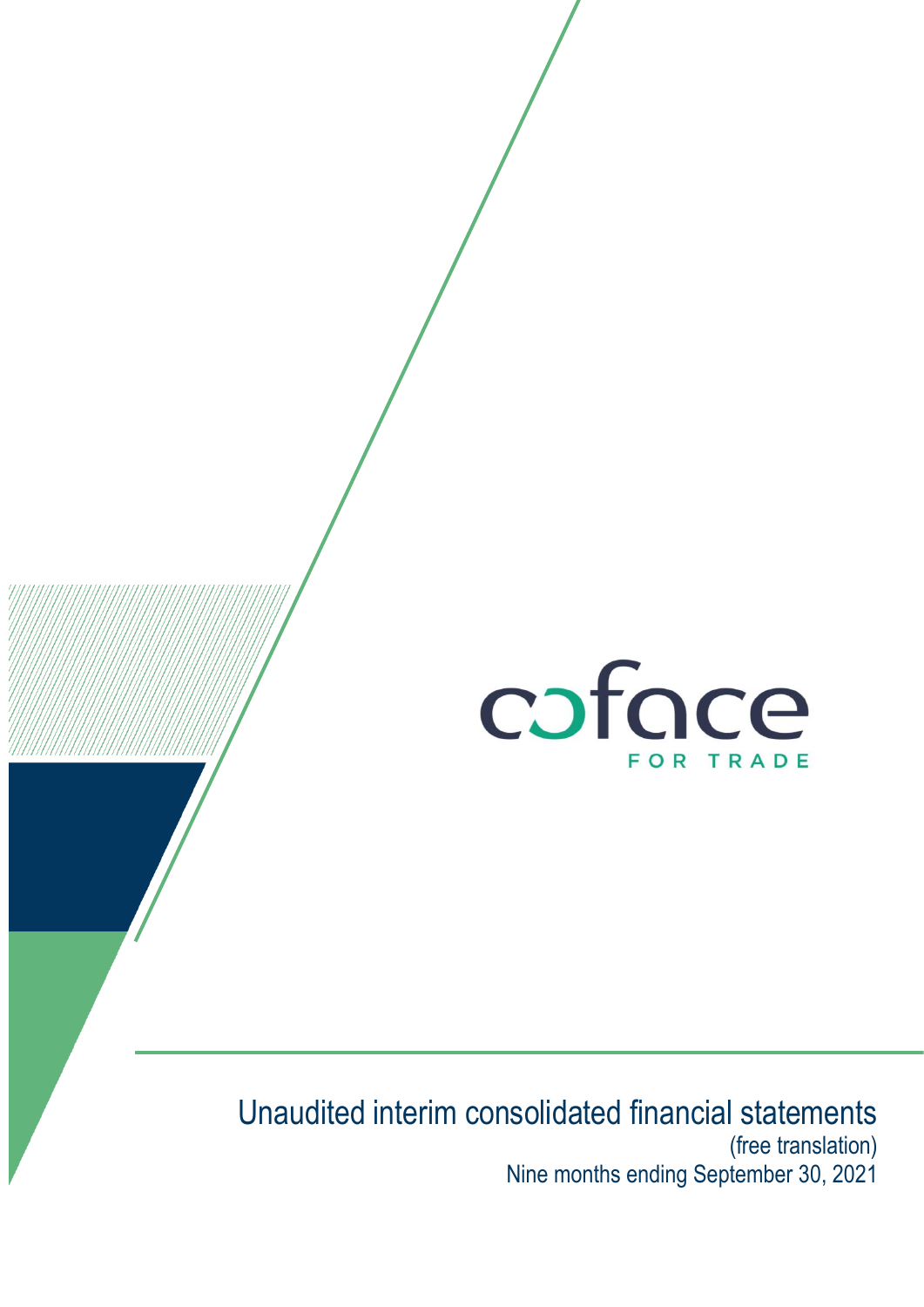#### **CONTENTS**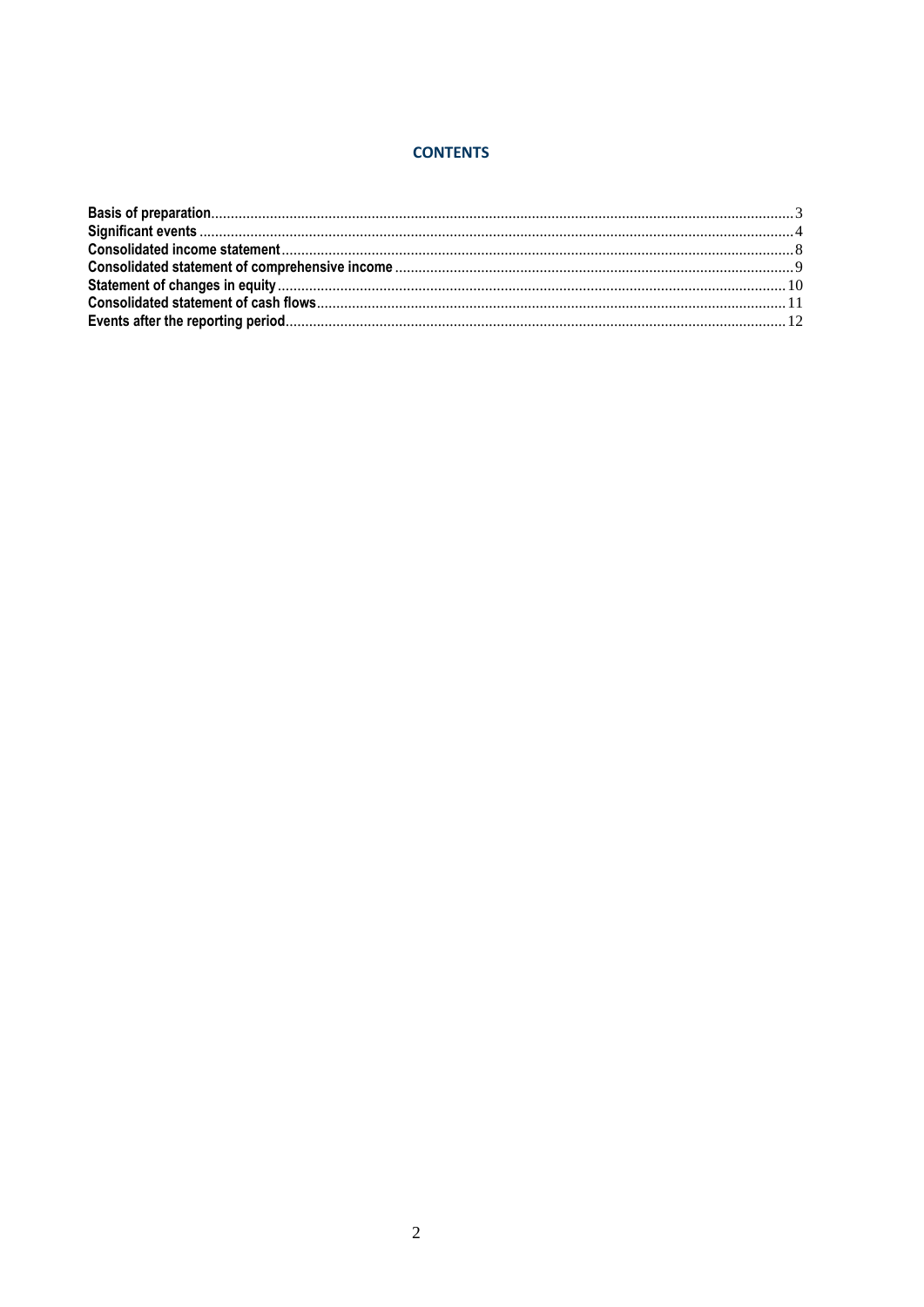### <span id="page-2-0"></span>**Basis of preparation**

These IFRS condensed interim financial statements of the Coface Group as at September 30<sup>th</sup>, 2021 are established in accordance with IAS 34 – Interim Financial Reporting, as adopted by the European Union.

The interim financial statements include:

the balance sheet:

 $\overline{a}$ 

- the income statement:
- the consolidated statement of comprehensive income:
- the statement of changes in equity;
- the statement of cash flows:
- the notes to the financial statements.

They are presented with comparative financial information at December 31st, 2020 for balance sheet items, and for the 9 months ended September 30<sup>th</sup>, 2020 for income statement items.

The accounting principles and policies used for the interim financial statements as at September 30<sup>th</sup>, 2021 are the same as the ones used for the year ended December 31<sup>st</sup>, 2020. They are prepared in accordance with the International Financial Reporting Standards (IFRS) as published by the IASB and adopted by the European Union<sup>1</sup>. They are detailed in the note "Applicable Accounting Standards" of consolidated financial statements for the year ended December 31st, 2020.

Finally, quarterly financial statements take into account all the measures established by governements (mainly Europeans) to maintain the availability of credit insurance to a large number of firms. These measures are reinsurance contracts and are described in the Significant events section

These condensed consolidated financial statements were reviewed by Coface Group's Board of Directors on October 26<sup>8h</sup>, 2020. They were also previously reviewed by the Audit Committee on October 26<sup>th</sup>, 2021.

*<sup>1</sup> The standards adopted by the European Union can be consulted on the website of the European Commission at: http://ec.europa.eu/finance/ company-reporting/ifrs-financial-statements/index\_fr.htm*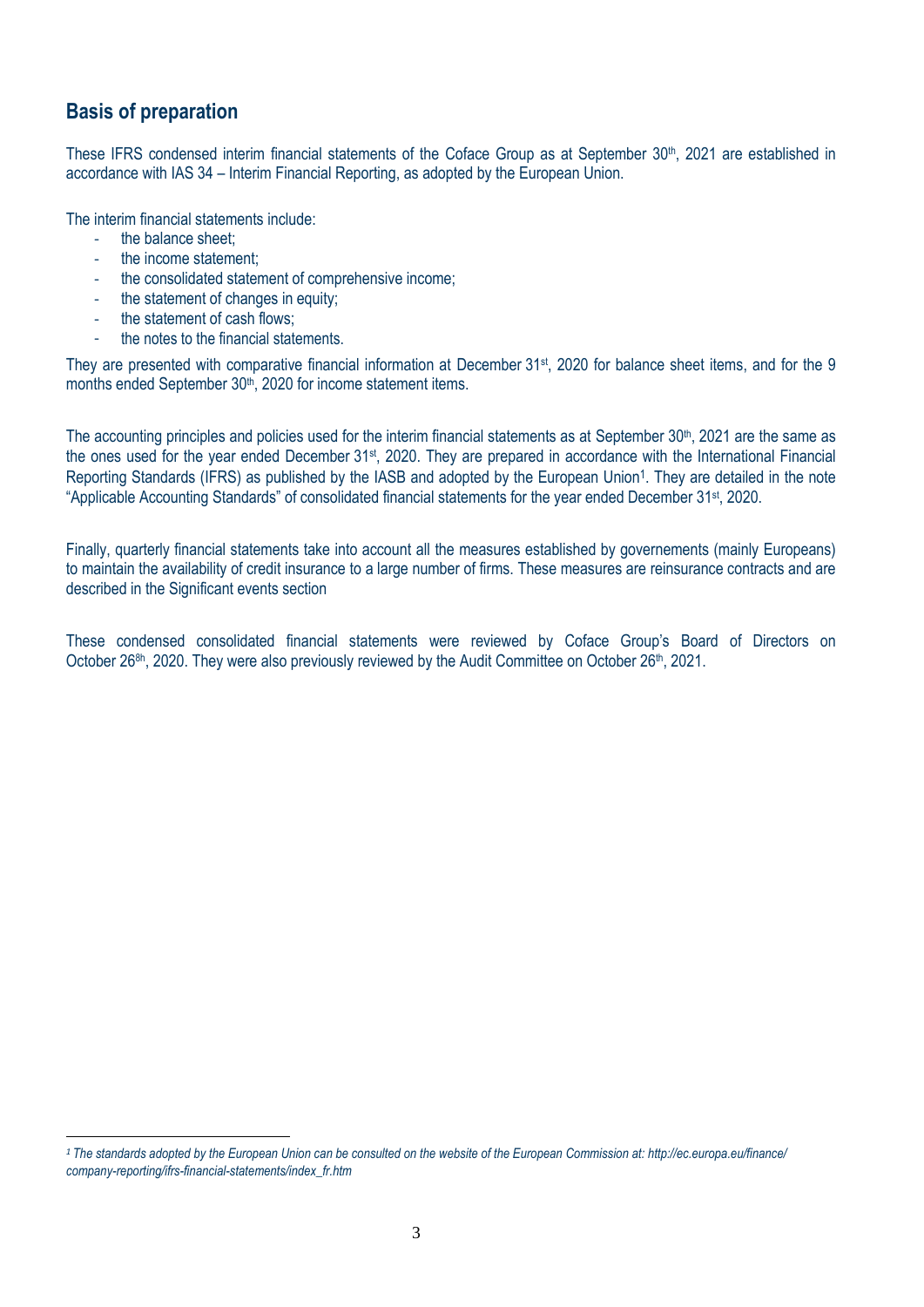### <span id="page-3-0"></span>**Significant events**

#### **Governance evolution In the Board of Directors**

On February 10, 2021, Natixis and Arch Capital announced that the sale of a 29.5% stake in Coface capital had received all the necessary approvals for its closing. In line with the announcements made in February 2020, all the directors representing Natixis have resigned. The Board then co-opted four directors presented by Arch as well as Bernardo Sanchez Incera, who was then appointed Chairman of the Board. As of today, Coface's Board of Directors has therefore 10 members, 4 women and 6 men, the majority (6) of whom are independent directors.

On July 28, 2021, the Board of Directors of COFACE SA co-opted David Gansberg, Chief Executive Officer, Global Mortgage Group at Arch, as a non-independent director at the Board of Directors taking the place of Benoît Lapointe de Vaudreuil who leaves the Board to focus on his other professional responsibilities.

#### **In the Executive Committee**

On March 24, 2021, Declan Daly has been appointed Chief Operating Officer of the Coface Group, effective as of April 1, 2021. He will continue to report directly to Xavier Durand, CEO, and will join the Group's Executive Committee. In this newly created role, Declan will be responsible for furthering and accelerating Coface's transformation terms of service quality and operational efficiency across the Group.

On September 1, 2021, several appointments were made to strengthen Coface's leadership team:

- Antonio Marchitelli, CEO of Coface Western Europe Region, was appointed as CEO, Global Specialties, effective January 2022. In this newly created role, Antonio will drive Coface's growth strategy in three key specialty product lines, i.e. Single Risk, Bonding and Debt Collection. He will design and roll out a global roadmap to accelerate growth and build Coface's operational capability to develop these product lines.

Carine Pichon, chief financial and risks officer, will replace Antonio as CEO of Coface Western Europe Region. Carine has been running finance and risks globally since 2011. Her appointment recognizes her long-standing contribution to Coface's transformation and in particular to the Fit to Win and Build to Lead strategic plans as well as Coface's IPO.

Phalla Gervais will replace Carine in her role of CFO, in charge of finance and risks as of September 6. Carine and Phalla will work together to ensure a smooth transition. Phalla was CFO and Deputy CEO of Aviva France. She has a long track record of finance transformation,

Lastly, after several months as acting in this role Jaroslaw Jaworski has been confirmed in the role of CEO of Coface Central and Eastern Europe Region, effective on September 1. Jaroslaw was previously Poland Country manager since 2012. He successfully positioned Coface as a leading player in this important market.

Antonio, Carine, Phalla and Jaroslaw report to Xavier Durand and will be part of the executive committee.

On September 10, 2021, Marcele Lemos was appointed as the new CEO, Latin America Region, effective on Monday, September 13th. She joined the Executive committee and report to Xavier Durand, Group CEO. She takes over from Carmina Abad Sanchez who has decided to leave the Coface Group for an early retirement.

#### **Rating agencies recognise Coface's good performance**

On February 10, 2021, the rating agency Moody's has confirmed the financial strength rating (Insurance Financial Strength – IFS) for Coface at A2. The agency has also raised the outlook for Coface, which is now stable.

On March 18, 2021, the rating agency AM Best affirmed the A (Excellent) Insurer Financial Strength – IFS rating of Compagnie française d'assurance pour le commerce extérieur (la Compagnie), Coface North America Insurance Company (CNAIC) and Coface Re. The outlook for these ratings remain "stable".

On April 20, 2021, the rating agency Fitch affirmed Coface AA- Insurer Financial Strength (IFS) rating. The agency also removed the Rating Watch Negative. The outlook is now stable.

#### **Capital reduction by cancellation of treasury shares**

The Board of Directors of COFACE SA, in its meeting of 3 March 2021, decided to cancel the 1,852,157 shares bought under the share buyback programme, as announced on 27 October 2020; and correlatively, to reduce the share capital of the company.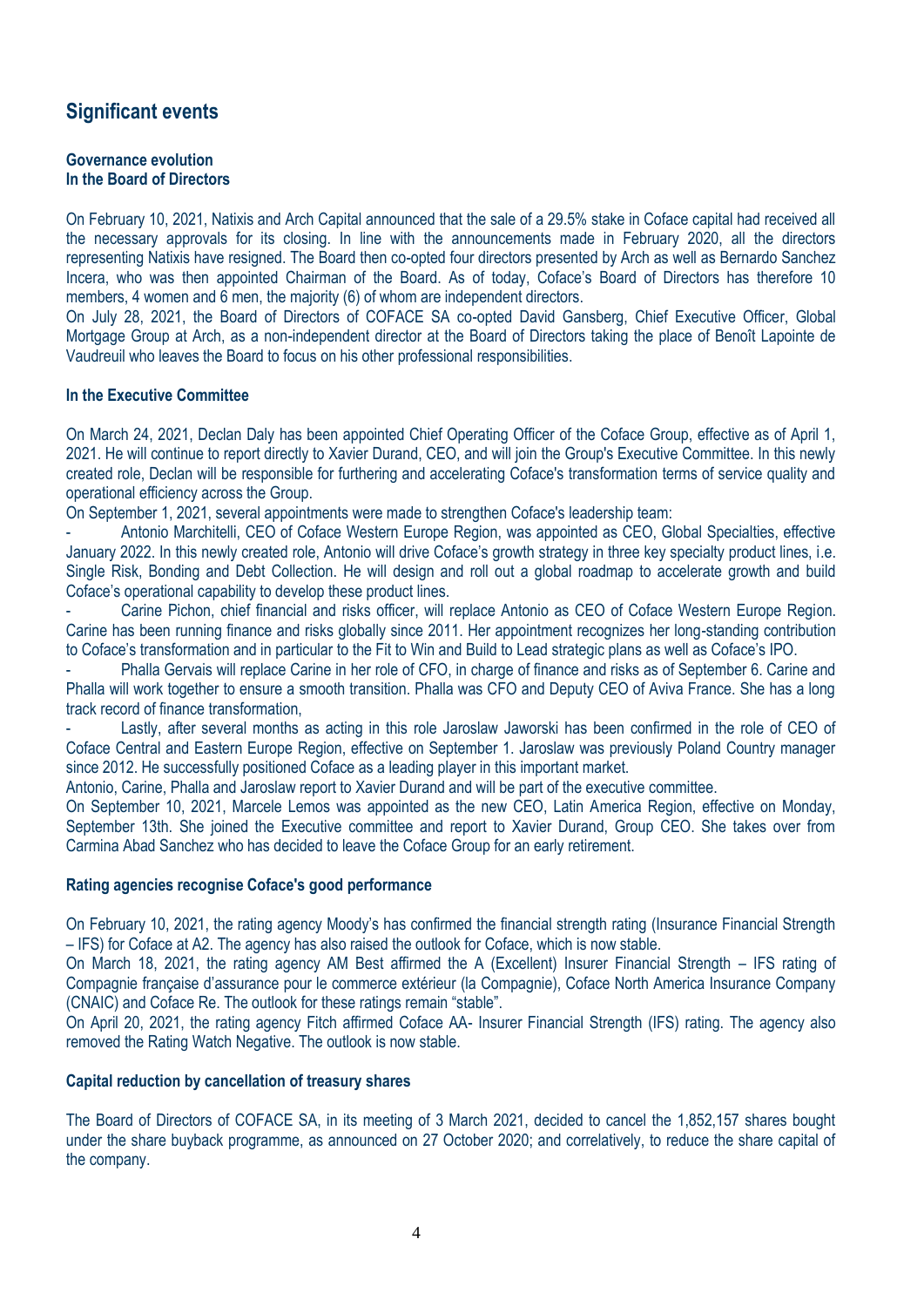Therefore, the share capital of COFACE SA now stands at €300,359,594 divided into 150,179,792 shares with a nominal value of €2 each.

#### **Expiry of the main government schemes**

In 2020, many governments were quick to recognize the crucial role of credit insurance in maintaining business-to-business credit, the primary source of financing for many companies. In order to guarantee the availability of credit insurance in a period when the risk is not necessarily insurable, many states set up guarantee mechanisms of varying form and scope. As of 31 December 2020, Coface had signed 13 government agreements representing 64% of its exposure.

As initially planned, the vast majority of these government schemes (excluding top-up) have expired on 30 June 2021 leading to run-off on these policies. Indeed, governments and credit insurance players, including Coface, agree with the analysis that an extension is not necessary based on the current market situation. However, the various players will continue to work closely together after June 30 2021 in order to be able to act quickly, within the context of EU legislation, in the event that the economic situation deteriorates significantly.

#### **Entry into the scope of consolidation**

During the first semester 2021, three entities held for several years are entered into the scope of consolidation. These entities are Coface Poland insurance service, Coface Romania insurance service and Coface Finance Israel.

#### **Renewal of its syndicated loan agreement**

As part of the refinancing of its factoring activities, COFACE SA signed on 4 August 2021 with a group of banking partner the early renewal of its €700 million syndicated euro loan. It is part of the Build to Lead plan, which aims to leverage Coface assets in specialty businesses and therefore continues to support the development of factoring.

This transaction was initially concluded in 2017 to replace existing bilateral credit lines. Coface is supported by a panel of seven banking partners: BNP Paribas, Crédit Agricole CIB, Natixis, Société Générale, acting as Mandated Lead Arrangers and Bookrunners, BRED, HSBC and La Banque Postale acting as Mandated Lead Arrangers. Société Générale is acting as Documentation and Facility Agent.

The loan is renewed for a period of three years with two one-year extension options at the lenders' discretion. This transaction enables the Group to improve its financial flexibility and extend the maturity of its refinancing, while taking advantage of favourable market conditions and strengthening relations with its senior banks, which thus confirm their medium-term commitment to Coface.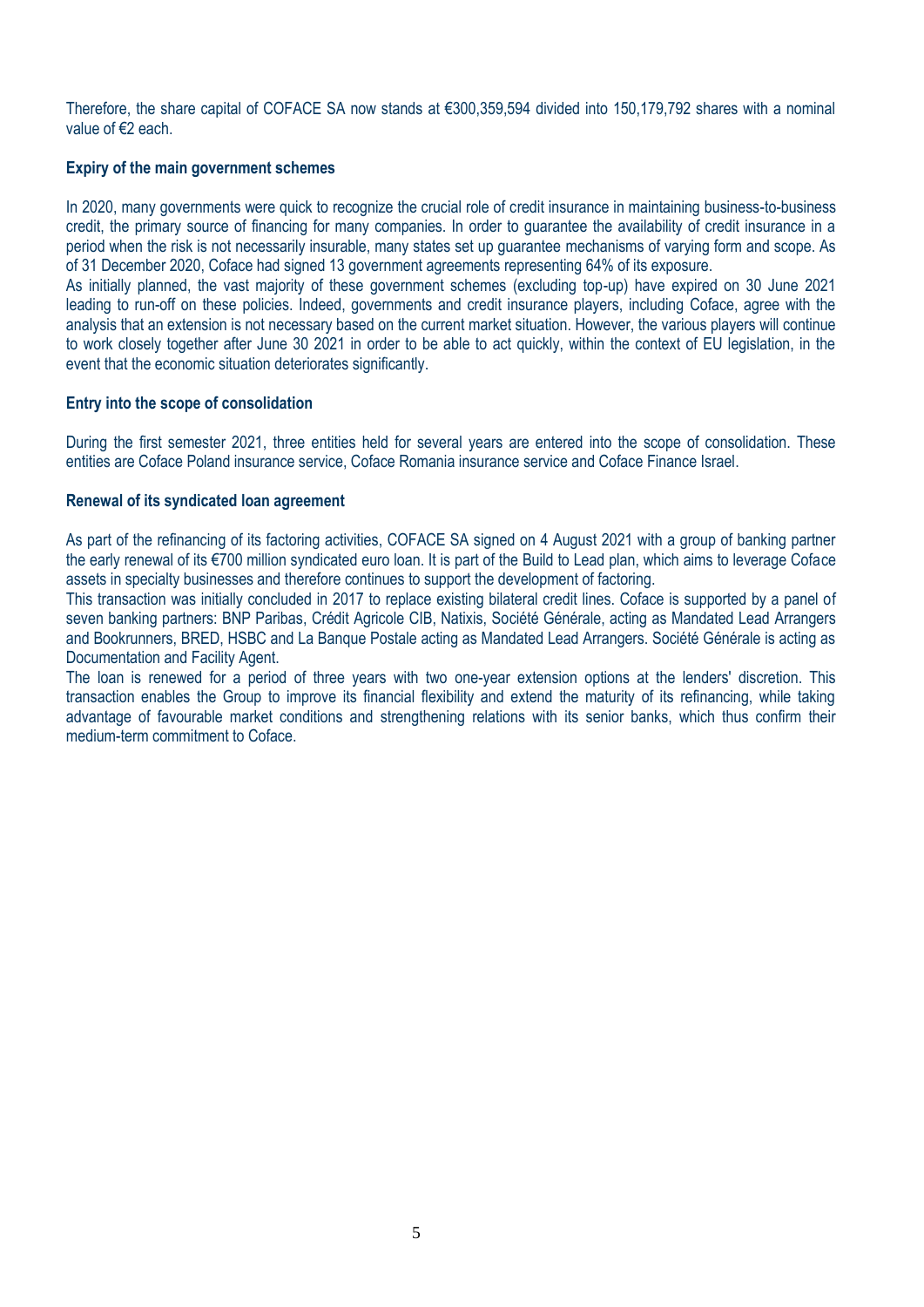## **Consolidated balance sheet**

**Asset**

| (in thousands of euros)                                          | Sep 30, 2021 | Dec. 31, 2020 |
|------------------------------------------------------------------|--------------|---------------|
| Intangible assets                                                | 229,741      | 230,852       |
| Goodwill                                                         | 154,945      | 154,245       |
| Other intangible assets                                          | 74,796       | 76,607        |
| Insurance business investments                                   | 3,108,774    | 2,982,945     |
| Investment property                                              | 288          | 288           |
| Held-to-maturity securities                                      | 1,810        | 1,872         |
| Available-for-sale securities                                    | 3,017,399    | 2,896,314     |
| <b>Trading securities</b>                                        | 122          | 67            |
| <b>Derivatives</b>                                               | 6,730        | 7,237         |
| Loans and receivables                                            | 82,425       | 77,167        |
| Receivables arising from banking activities                      | 2,495,034    | 2,326,941     |
| Reinsurers' share of insurance liabilities                       | 656,279      | 603,453       |
| <b>Other assets</b>                                              | 973,885      | 1,007,645     |
| Buildings used for operations purposes and other property, plant | 106,446      | 112,765       |
| and equipment                                                    |              |               |
| Deferred acquisition costs                                       | 40,953       | 35,494        |
| Deferred tax assets                                              | 58,806       | 49,250        |
| Receivables arising from insurance and reinsurance operations    | 506,904      | 516,561       |
| Trade receivables arising from service activities                | 57,558       | 62,390        |
| <b>Current tax receivables</b>                                   | 48,822       | 49,853        |
| Other receivables                                                | 154,396      | 181,332       |
| <b>Cash and cash equivalents</b>                                 | 320,599      | 400,969       |
| <b>TOTAL ASSETS</b>                                              | 7,784,312    | 7,552,804     |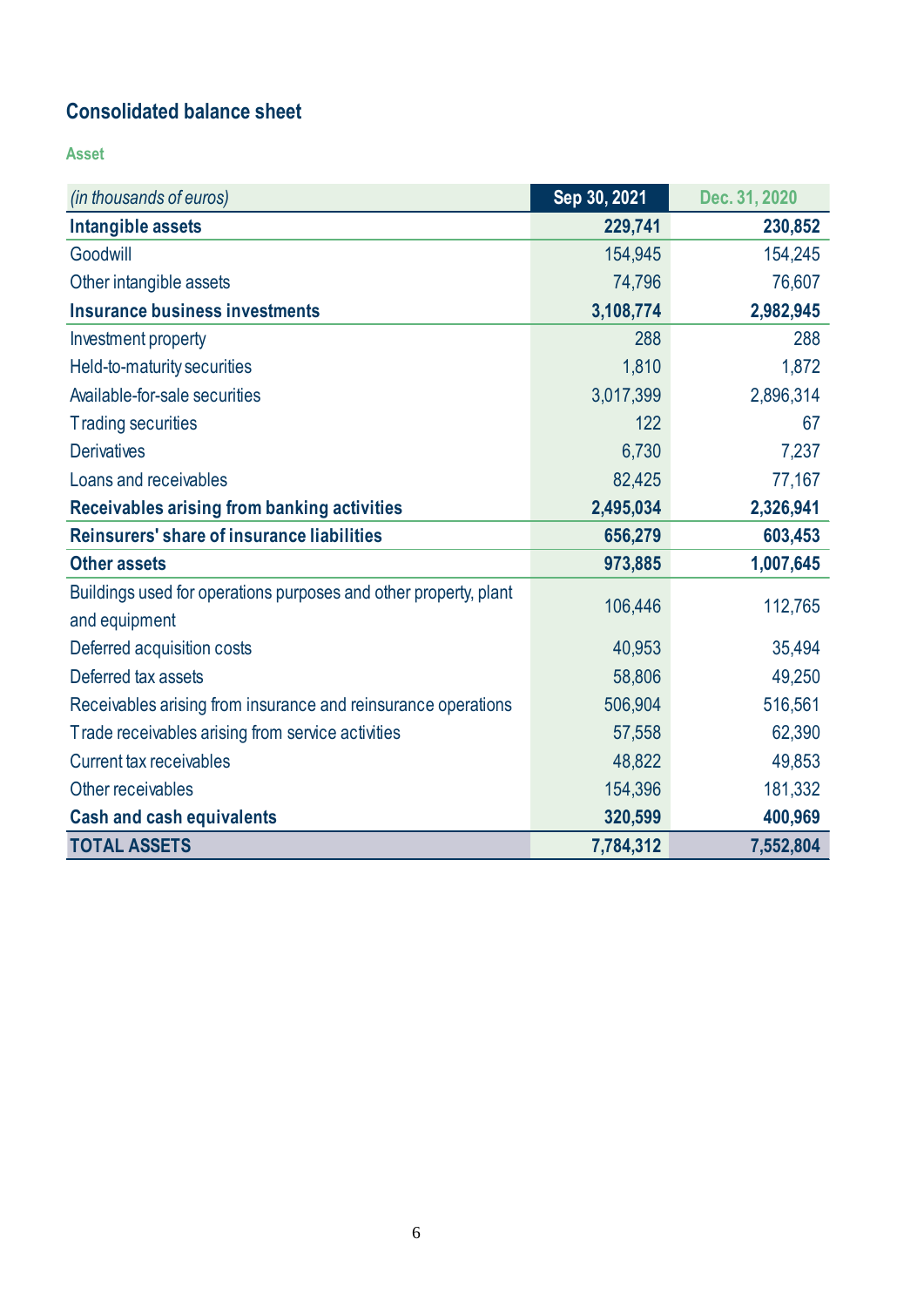### **Liability**

| (in thousands of euros)                                    | Sep 30, 2021 | Dec. 31, 2020 |
|------------------------------------------------------------|--------------|---------------|
| Equity attributable to owners of the parent                | 2,063,234    | 1,998,308     |
| Share capital                                              | 300,360      | 304,064       |
| Additional paid-in capital                                 | 810,420      | 810,420       |
| <b>Retained earnings</b>                                   | 645,808      | 656,118       |
| Other comprehensive income                                 | 115,729      | 144,807       |
| Consolidated net income of the year                        | 190,918      | 82,900        |
| <b>Non-controlling interests</b>                           | 284          | 267           |
| <b>Total equity</b>                                        | 2,063,518    | 1,998,575     |
| Provisions for liabilities and charges                     | 87,089       | 96,307        |
| <b>Financing liabilities</b>                               | 386,258      | 389,810       |
| <b>Lease liabilities</b>                                   | 83,900       | 88,124        |
| Liabilities relating to insurance contracts                | 1,878,672    | 1,804,092     |
| Payables arising from banking activities                   | 2,499,417    | 2,318,392     |
| Amounts due to banking sector companies                    | 783,037      | 535,447       |
| Amounts due to customers of banking sector companies       | 332,999      | 357,384       |
| Debt securities                                            | 1,383,381    | 1,425,562     |
| <b>Other liabilities</b>                                   | 785,460      | 857,504       |
| Deferred tax liabilities                                   | 109,096      | 110,507       |
| Payables arising from insurance and reinsurance operations | 319,668      | 414,133       |
| Current taxes payables                                     | 83,046       | 70,621        |
| <b>Derivatives</b>                                         | 2,232        | 26            |
| Other payables                                             | 271,417      | 262,219       |
| <b>TOTAL EQUITY AND LIABILITIES</b>                        | 7,784,312    | 7,552,804     |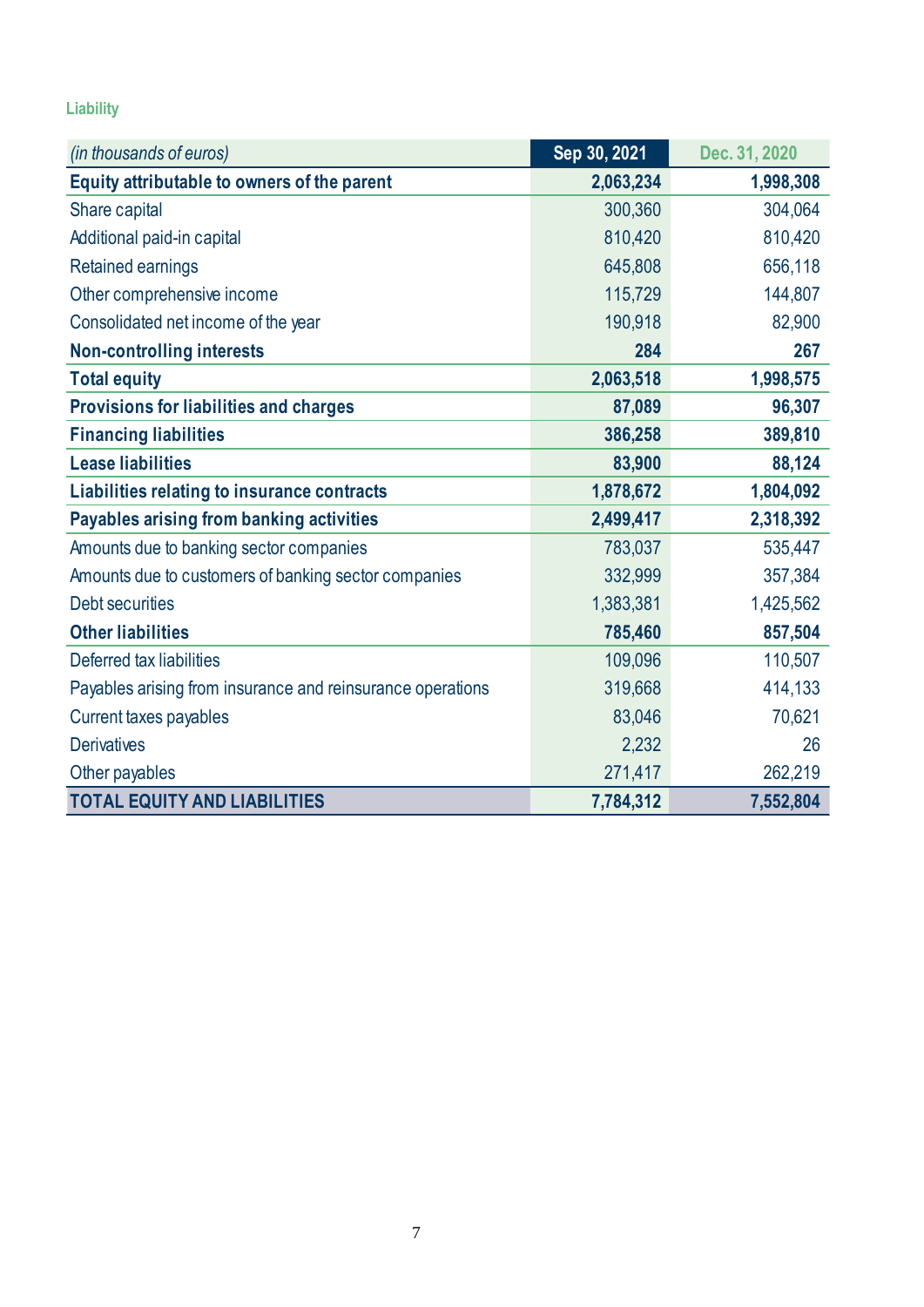## <span id="page-7-0"></span>**Consolidated income statement**

| (in thousands of euros)                                  | Sep 30, 2021 | Sep 30, 2020 |
|----------------------------------------------------------|--------------|--------------|
| Gross written premiums                                   | 1,102,852    | 976,106      |
| Premium refunds                                          | (82, 886)    | (59,011)     |
| Net change in unearned premium provisions                | (50, 515)    | (19, 915)    |
| <b>Earned premiums</b>                                   | 969,451      | 897,180      |
| Fee and commission income                                | 106,128      | 110,438      |
| Net income from banking activities                       | 47,023       | 42,680       |
| Income from services activities                          | 35,791       | 32,143       |
| <b>Other revenue</b>                                     | 188,943      | 185,261      |
| <b>Revenue</b>                                           | 1,158,394    | 1,082,440    |
| <b>Claims expenses</b>                                   | (244, 555)   | (516, 555)   |
| Policy acquisition costs                                 | (187, 629)   | (174, 498)   |
| Administrative costs                                     | (204, 742)   | (195, 962)   |
| Other insurance activity expenses                        | (50, 452)    | (41, 215)    |
| Expenses from banking activities, excluding cost of risk | (9,508)      | (9, 779)     |
| Expenses from services activities                        | (62, 616)    | (60, 346)    |
| <b>Operating expenses</b>                                | (514, 946)   | (481, 800)   |
| <b>Risk cost</b>                                         | 100          | (70)         |
| UNDERWRITING INCOME BEFORE REINSURANCE                   | 398,992      | 84,015       |
| Income and expenses from ceded reinsurance               | (163,785)    | (9, 437)     |
| UNDERWRITING INCOME AFTER REINSURANCE                    | 235,207      | 74,578       |
| Investment income, net of management expenses (excluding | 30,901       | 23,477       |
| finance costs)                                           |              |              |
| <b>CURRENT OPERATING INCOME</b>                          | 266,108      | 98,054       |
| Other operating income and expenses                      | (833)        | (2,393)      |
| <b>OPERATING INCOME</b>                                  | 265,275      | 95,661       |
| <b>Finance costs</b>                                     | (15, 351)    | (17, 270)    |
| Share in net income of associates                        |              |              |
| <b>Badwill</b>                                           | (0)          | 8,870        |
| Income tax expense                                       | (58, 985)    | (34, 828)    |
| <b>CONSOLIDATED NET INCOME BEFORE NON-</b>               | 190,939      | 52,433       |
| <b>CONTROLLING INTERESTS</b>                             |              |              |
| Non-controlling interests                                | (21)         |              |
| <b>NET INCOME FOR THE YEAR</b>                           | 190,918      | 52,434       |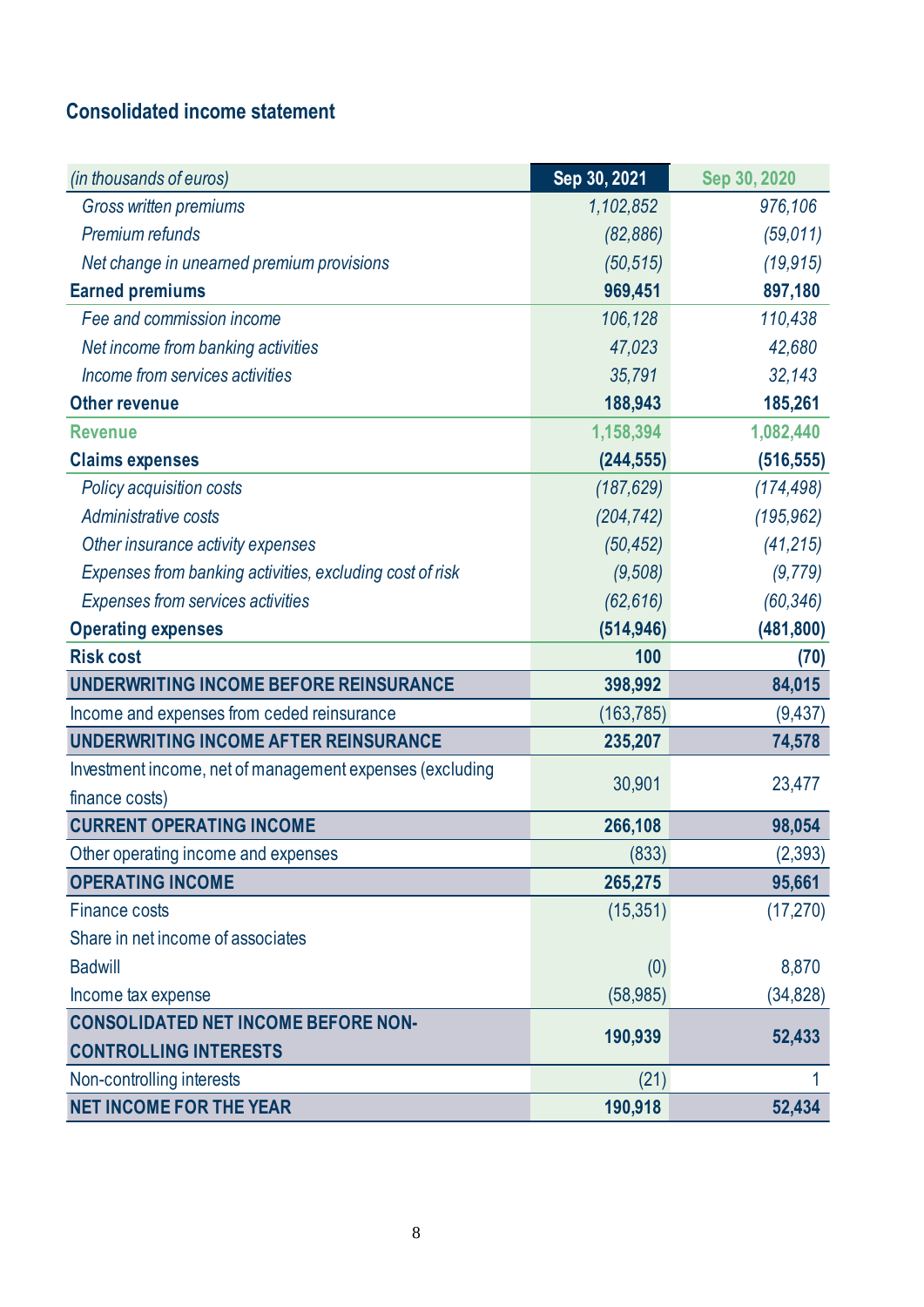# <span id="page-8-0"></span>**Consolidated statement of comprehensive income**

| (in thousands of euros)                                          | <b>Notes</b> |           | September. 30, 2021 September. 30, 2020 |
|------------------------------------------------------------------|--------------|-----------|-----------------------------------------|
| Net income of the period                                         |              | 190,918   | 52,433                                  |
| Non-controlling interests                                        |              | 21        | (1)                                     |
| Other comprehensive income                                       |              |           |                                         |
| Currency translation differences reclassifiable to income        |              | (1, 156)  | (23, 788)                               |
| Reclassified to income                                           |              | (0)       |                                         |
| Recognised in equity                                             |              | (1, 156)  | (23, 788)                               |
| Fair value adjustments on available-for-sale financial assets    |              | (28, 788) | (6, 805)                                |
| Recognised in equity - reclassifiable to income - gross          |              | (15,247)  | (17,079)                                |
| Recognised in equity - reclassifiable to income - tax effect     |              | 87        | 3,309                                   |
| Reclassified to income - gross                                   |              | (15, 247) | 7,432                                   |
| Reclassified to income – tax effect                              |              | 1,619     | (467)                                   |
| Fair value adjustments on employee benefit obligations           |              | 865       | 2,936                                   |
| Recognised in equity – not reclassifiable to income – gross      |              | 1,177     | 4,027                                   |
| Recognised in equity – not reclassifiable to income – tax effect |              | (312)     | (1,091)                                 |
| Other comprehensive income of the period, net of tax             |              | (29,079)  | (27, 657)                               |
| Total comprehensive income of the period                         |              | 161,860   | 24,775                                  |
| - attributable to owners of the parent                           |              | 161,839   | 24,799                                  |
| - attributable to non-controlling interests                      |              | 21        | (24)                                    |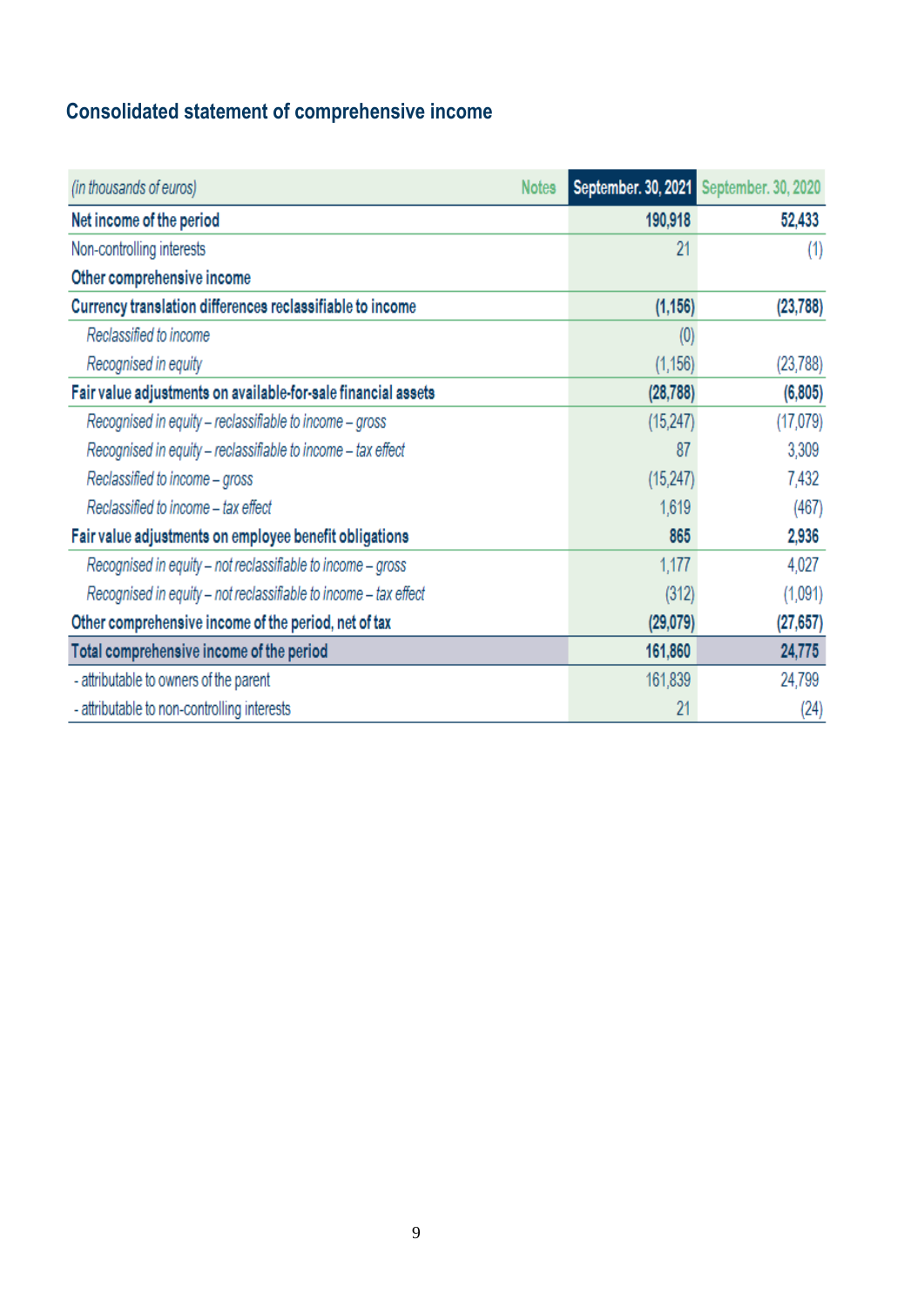# **Statement of changes in equity**

<span id="page-9-0"></span>

|                                                                                        |              |                      |         |                                            |                           | Other comprehensive income                    |                                             |                                                   | <b>Net</b><br><b>Equity</b> |                                            |                                         |                  |
|----------------------------------------------------------------------------------------|--------------|----------------------|---------|--------------------------------------------|---------------------------|-----------------------------------------------|---------------------------------------------|---------------------------------------------------|-----------------------------|--------------------------------------------|-----------------------------------------|------------------|
| (in thousands of euros)                                                                | <b>Notes</b> | hare capit: Premiums |         | <b>Consolidat</b><br>ed<br><b>reserves</b> | <b>Treasury</b><br>shares | Foreign<br>currency<br>translation<br>reserve | Reclassifiabl<br>e revaluation<br>reserves. | Non-<br>reolassifiable<br>revaluation<br>reserves | income<br>for the<br>period | attributable<br>to owners of<br>the parent | Non-<br>controlling<br><b>interests</b> | Total<br>equity  |
| <b>Equity at December 31, 2019</b>                                                     |              | 304 064              | 810 420 | 523 628                                    | $-11190$                  | $-8425$                                       | 184 659                                     | $-25413$                                          | 146729                      | 1924 472                                   | 269                                     | 1924 741         |
| 2019 net income to be appropriated                                                     |              |                      |         | 146,729                                    |                           |                                               |                                             |                                                   | (146, 729)                  |                                            |                                         |                  |
| Payment of 2019 dividends in 2020                                                      |              |                      |         |                                            |                           |                                               |                                             |                                                   |                             |                                            |                                         |                  |
| <b>Total transactions with owners</b>                                                  |              | 0                    | 0       | 146729                                     | 0                         | $\bf{0}$                                      | 0                                           | 0                                                 | $-146729$                   | 0                                          | 0                                       | 0                |
| December 31, 2020 net income                                                           |              |                      |         |                                            |                           |                                               |                                             |                                                   | 82 900                      | 82 900                                     | 4                                       | 82 904           |
| Fair value adjustments on available-for-sale financial                                 |              |                      |         |                                            |                           |                                               | 17261                                       |                                                   |                             | 17261                                      |                                         | 17262            |
| assets recognized in equity                                                            |              |                      |         |                                            |                           |                                               |                                             |                                                   |                             |                                            |                                         |                  |
| Fair value adjustments on available-for-sale financial                                 |              |                      |         |                                            |                           |                                               | 562                                         |                                                   |                             | 562                                        | 0                                       | 562              |
| assets reclassified to income statement                                                |              |                      |         |                                            |                           |                                               |                                             |                                                   |                             |                                            |                                         |                  |
| Change in actuarial gains and losses (IAS 19R).                                        |              |                      |         |                                            |                           |                                               |                                             | 1298                                              |                             | 1298                                       |                                         | 1298             |
| Currency translation differences                                                       |              |                      |         |                                            |                           | $-25135$                                      |                                             |                                                   |                             | $-25135$                                   | $-15$                                   | $-25150$         |
| Cancellation of COFACE SA shares                                                       |              |                      |         |                                            |                           |                                               |                                             |                                                   |                             |                                            |                                         |                  |
| Treasury shares elimination                                                            |              |                      |         |                                            | $-4632$                   |                                               |                                             |                                                   |                             | $-4632$                                    |                                         | $-4632$          |
| Free share plans expenses                                                              |              |                      |         | 1698                                       |                           |                                               |                                             |                                                   |                             | 1698                                       |                                         | 1698             |
| Transactions with shareholders and others                                              |              |                      |         | $-126$                                     |                           |                                               |                                             |                                                   |                             | $-116$                                     | 8                                       | $-108$           |
| <b>Equity at December 31, 2020</b>                                                     |              | 304 064              | 810 420 | 671939                                     | $-15822$                  | $-33560$                                      | 202 482                                     | $-24115$                                          | 82 900                      | 1998 308                                   | 267                                     | 1998 575         |
| 2020 net income to be appropriated                                                     |              |                      |         | 82,900                                     |                           |                                               |                                             |                                                   | (82, 900)                   |                                            |                                         |                  |
| Payment of 2020 dividends in 2021                                                      |              |                      |         | (81, 976)                                  |                           |                                               |                                             |                                                   |                             | (81, 976)                                  | 4                                       | (81, 980)        |
| <b>Total transactions with owners</b>                                                  |              | (0)                  | (0)     | 924                                        | (0)                       | (0)                                           | (0)                                         | (0)                                               | (82, 900)                   | (81, 976)                                  | (4)                                     | (81, 980)        |
| September 30, 2021 net income                                                          |              |                      |         |                                            |                           |                                               |                                             |                                                   | 190,918                     | 190,918                                    | 21                                      | 190,939          |
| Fair value adjustments on available-for-sale financial                                 |              |                      |         |                                            |                           |                                               | (15, 160)                                   |                                                   |                             | (15, 160)                                  | (0)                                     | (15, 160)        |
| assets recognized in equity.<br>Fair value adjustments on available-for-sale financial |              |                      |         |                                            |                           |                                               | (13,627)                                    |                                                   |                             | (13, 627)                                  | (1)                                     | (13, 628)        |
| assets reclassified to income statement                                                |              |                      |         |                                            |                           |                                               |                                             |                                                   |                             |                                            |                                         |                  |
| Change in actuarial gains and losses (IAS 19R).                                        |              |                      |         |                                            |                           |                                               |                                             | 865                                               |                             | 865                                        |                                         | 865              |
| Currency translation differences                                                       |              |                      |         |                                            |                           | (1,157)                                       |                                             |                                                   |                             | (1.157)                                    | f.                                      | (1,156)          |
| Cancellation of COFACE SA shares                                                       |              | (3.704)              |         | (11.298)                                   |                           |                                               |                                             |                                                   |                             | (15,002)                                   |                                         | (15,002)         |
| Treasury shares elimination                                                            |              |                      |         |                                            | 52                        |                                               |                                             |                                                   |                             | 52                                         |                                         | 52               |
| Free share plans expenses                                                              |              |                      |         | 14                                         |                           |                                               |                                             |                                                   |                             | 14                                         |                                         | 14               |
| Transactions with shareholders and others                                              |              |                      |         | (1)                                        |                           |                                               |                                             |                                                   |                             | (1)                                        | (0)                                     | $\left(1\right)$ |
| <b>Equity at September 30, 2021</b>                                                    |              | 300,360              | 810,420 | 661,578                                    | (15, 770)                 | (34, 717)                                     | 173,695                                     | (23, 250)                                         | 190,918                     | 2,063,234                                  |                                         | 284 2,063,518    |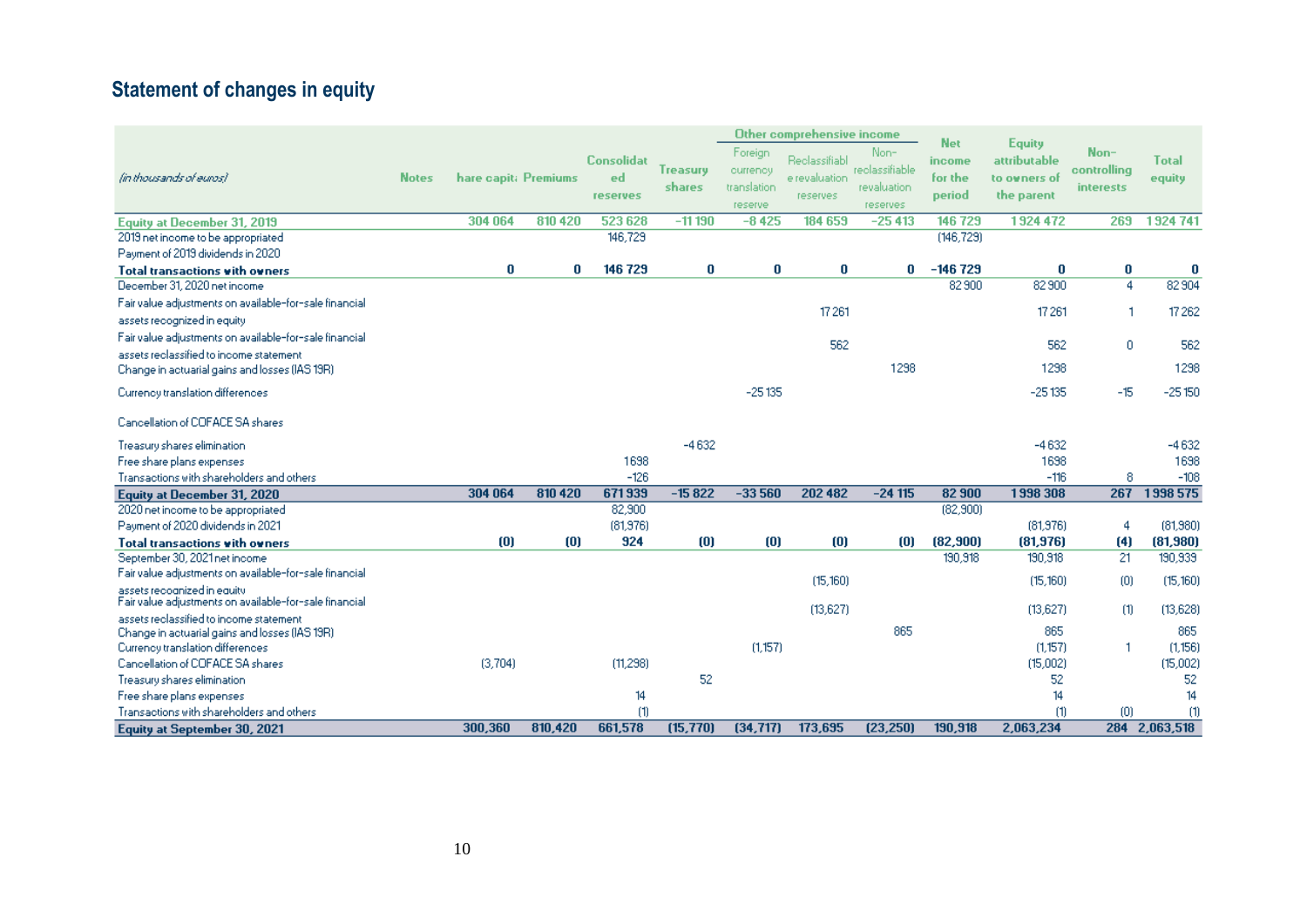## <span id="page-10-0"></span>**Consolidated statement of cash flows**

| (in thousands of euros)                                                                           | September 30, 2021 | <b>September 30, 2020</b> |
|---------------------------------------------------------------------------------------------------|--------------------|---------------------------|
| Net income for the period                                                                         | 190,918            | 52,434                    |
| Non-controlling interests                                                                         | 21                 | (1)                       |
| Income tax expense                                                                                | 58,985             | 34,828                    |
| <b>Finance costs</b>                                                                              | 15,351             | 17,270                    |
| <b>Operating income (A)</b>                                                                       | 265,275            | 104,531                   |
| +/- Depreciation, amortization and impairment losses                                              | 26,812             | 20,980                    |
| +/- Net additions to / reversals from technical provisions                                        | 2,720              | (5,855)                   |
| +/- Unrealized foreign exchange income / loss                                                     | 10,244             | 9,324                     |
| +/- Non-cash items                                                                                | (5,900)            | 20,516                    |
| Total non-cash items (B)                                                                          | 26,597             | 44,965                    |
| Gross cash flows from operations $(C) = (A) + (B)$                                                | 299,152            | 149,496                   |
| Change in operating receivables and payables                                                      | (53, 154)          | 126,883                   |
| Net taxes paid                                                                                    | (54, 259)          | (26, 939)                 |
| Net cash related to operating activities (D)                                                      | (107, 412)         | 99,944                    |
| Increase (decrease) in receivables arising from factoring operations                              | (174, 224)         | 167,243                   |
| Increase (decrease) in payables arising from factoring operations                                 | (66, 566)          | (203, 959)                |
| Increase (decrease) in factoring liabilities                                                      | 253,731            | 17,715                    |
| Net cash generated from banking and factoring operations (E)                                      | 12,941             | (19,000)                  |
| Net cash generated from operating activities (F) = (C+D+E)                                        | 204,681            | 230,440                   |
| Acquisitions of investments                                                                       | (1, 147, 604)      | (482,906)                 |
| Disposals of investments                                                                          | 1,014,811          | 482,699                   |
| Net cash used in movements in investments (G)                                                     | (132, 793)         | (207)                     |
| Acquisitions of consolidated subsidiaries, net of cash acquired                                   | 830                | (4,232)                   |
| Disposals of consolidated companies, net of cash transferred                                      |                    | (0)                       |
| Net cash used in changes in scope of consolidation (H)                                            | 830                | (4, 232)                  |
| Acquisitions of property, plant and equipment and intangible assets                               | (11,036)           | (20,050)                  |
| Disposals of property, plant and equipment and intangible assets                                  | 599                | 2,308                     |
| Net cash generated from (used in) acquisitions and disposals of property, plant and equipment and |                    |                           |
| intangible assets (I)                                                                             | (10, 437)          | (17, 742)                 |
| Net cash used in investing activities (J) = (G+H+I)                                               | (142, 400)         | (22, 181)                 |
| Proceeds from the issue of equity instruments                                                     |                    | (0)                       |
| Treasury share transactions                                                                       | (14, 955)          | (4,632)                   |
| Dividends paid to owners of the parent                                                            | (81, 976)          | (0)                       |
| Dividends paid to non-controlling interests                                                       | (4)                | (1)                       |
| Cash flows related to transactions with owners                                                    | (96, 935)          | (4, 633)                  |
| Proceeds from the issue of debt instruments                                                       | 1                  | $\mathbf{0}$              |
| Cash used in the redemption of debt instruments                                                   | (0)                | (0)                       |
| Lease liabilities variations                                                                      | (12, 879)          | (8,998)                   |
| Interests paid                                                                                    | (18, 844)          | (20, 824)                 |
| Cash flows related to the financing of Group operations                                           | (31, 722)          | (29, 822)                 |
| Net cash generated from (used in) financing activities (K)                                        | $-128657$          | (34, 455)                 |
| Impact of changes in exchange rates on cash and cash equivalents (L)                              | $-13993$           | (21, 902)                 |
| NET INCREASE IN CASH AND CASH EQUIVALENTS (F+J+K+L)                                               | $-80370$           | 151,902                   |
| Net cash generated from operating activities (F)                                                  | 204,681            | 230,440                   |
| Net cash used in investing activities (J)                                                         | (142, 400)         | (22, 181)                 |
| Net cash generated from (used in) financing activities (K)                                        | (128, 657)         | (34, 455)                 |
| Impact of changes in exchange rates on cash and cash equivalents (L)                              | (13,993)           | (21, 902)                 |
| Cash and cash equivalents at beginning of period                                                  | 400,969            | 320,777                   |
| Cash and cash equivalents at end of period                                                        | 320,599            | 472,678                   |
| NET CHANGE IN CASH AND CASH EQUIVALENTS                                                           | (80, 370)          | 151,901                   |